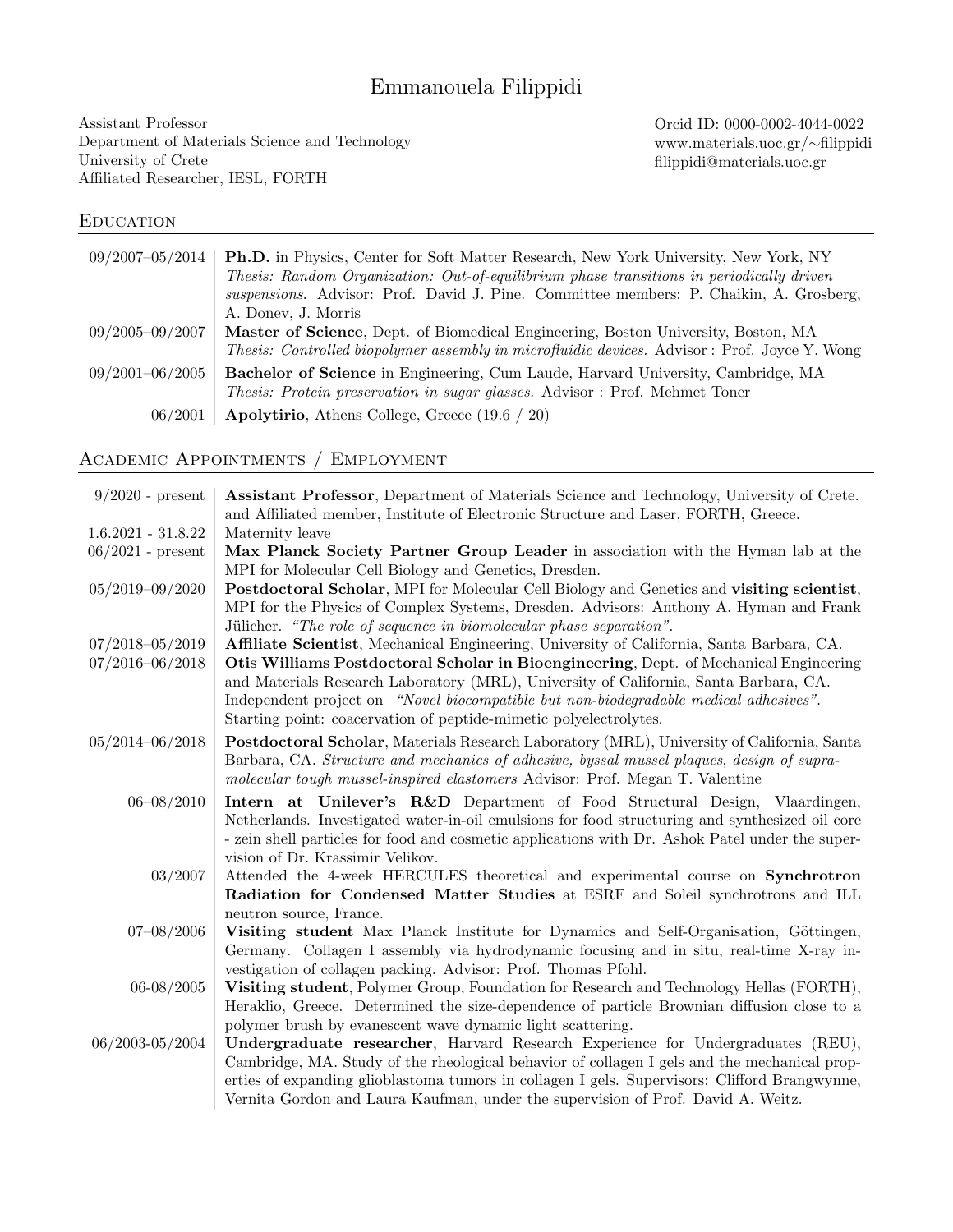|                       | 06/2004 Attended the Computing Beyond Silicon Summer School, California Institute of                  |  |  |
|-----------------------|-------------------------------------------------------------------------------------------------------|--|--|
|                       | Technology, Pasadena, CA. Month-long program consisting of lectures on DNA, molecular,                |  |  |
|                       | quantum and nanoscale computing. Team project of our choice on "Stereovision and Synchro-             |  |  |
|                       | nization of Spiking Neurons".                                                                         |  |  |
| $03/2004$ , $07/2001$ | <b>Shadowed</b> breast cancer removal (Atlanta, GA) and vascular <b>surgeries</b> (Athens, Greece) as |  |  |
|                       | part of career exploration programs.                                                                  |  |  |

#### Invited Presentations

- 10 "Networks with covalent and metal-coordination cross-links." Summer School on 'Double Dynamics for design of new responsive polymer networks and gels', DodyNet Initial Training Network, Capri, July 2019
- 9 "From mussel adhesion to novel materials: toughening elastomers with mussel-inspired metal coordination complexes." Institute of Nanoscience and Nanotechnology of NCSR 'Demokritos', Athens, February 2019
- 8 "From mussel adhesion to novel materials: toughening elastomers with mussel-inspired metal coordination complexes." National Hellenic Research Foundation, Athens, November 2018
- 7 "From mussel adhesion to novel materials: toughening elastomers with mussel-inspired metal coordination complexes." Department of Materials Science and Technology, University of Crete, Heraklio, October 2018
- 6 "Toughening elastomers using covalent and mussel-inspired metal coordination complexes." Polymat seminar, University of the Basque Country, Donostia-San Sebastián, April 2018
- 5 "Controlling toughness and dynamics of polymer networks via mussel-inspired dynamical bonds."APS March Meeting, New Orleans, March 2017
- 4 "From mussels to mussel-inspired materials." Soft Matter Symposium, Univ. of Florida, Gainesville, Oct 2016
- 3 "Random Organization : from reversibility to irreversibility in non-Brownian sheared suspensions." Workshop on flow of granular materials, Centro Argentino-Frances de Ciencias de la Ingenieria (CAFCI), Buenos Aires, September 2016
- 2 "Random Organization : from reversibility to irreversibility in non-Brownian sheared suspensions." Physics Department, Harvard University, Cambridge, MA, May 2016
- 1 "Critical phenomena in periodically-sheared suspensions." Chaos, Complexity and Transport Conference, Marseille, France, May 2011

#### Contributed Conference Presentations

- 23 Filippidi E., Jülicher F., Hyman A.A., "Experimental determination of binodal compositions of protein and peptide solutions" (talk) APS March Meeting, Denver, CO, March 2020 (online session due to COVID-19 cancellation)
- 22 Filippidi E., Palles D., Cristiani T.R., Eisenbach C.D., Kamitsos E.I. "Tough polymer networks with covalent and catechol-iron coordination bonds: correlation of binding stoichiometry with mechanical performance" (poster) European Polymer Congress EPF, Hersonissos, Greece, June 2019
- 21 Filippidi E., Patterson A., Danielsen S., Eisenbach C., Fredrickson G., Segalman R., Valentine M.T. "Effect of Charge Density and Topology on Polyelectrolyte Complex Coacervation" (talk) APS March Meeting, Los Angeles, CA, March 2018
- 20 Bartz C.G., DeMartini D., Waite J.H., Filippidi E., Valentine M.T. "Effects of physical parameters on structural maturation of marine mussel adhesive plaques" (poster) APS March Meeting, Los Angeles, CA, March 2018
- 19 Filippidi E., DeMartini D.G., Bartz G.C., Valentine M.T., Waite J.H., "Effect of seawater pH and composition on the structural maturation of marine mussel adhesive plaques." (talk)  $6^{th}$  World Congress and  $41^{st}$  Annual Meeting of the Adhesion Society, San Diego, CA, February 2018
- 18 Filippidi E., Patterson A.L., Davidson E.C., Wonderly W.R., Waite J.H., Segalman R.A., Valentine M.T. "The effect of charge density on peptoid coacervation." (poster)  $10^{th}$  Peptoid Summit, Lawrence Berkeley National Laboratory, July 2017
- 17 Filippidi E., Cristiani T., Eisenbach C., Ahn B.K., Waite J.H., Israelachvili J.N., Valentine M.T. "Toughening elastomers using mussel-inspired catechol-metal coordination complexes." APS March Meeting (talk) and US-Brazil Young Physicists Forum (poster). Baltimore, MD, March 2016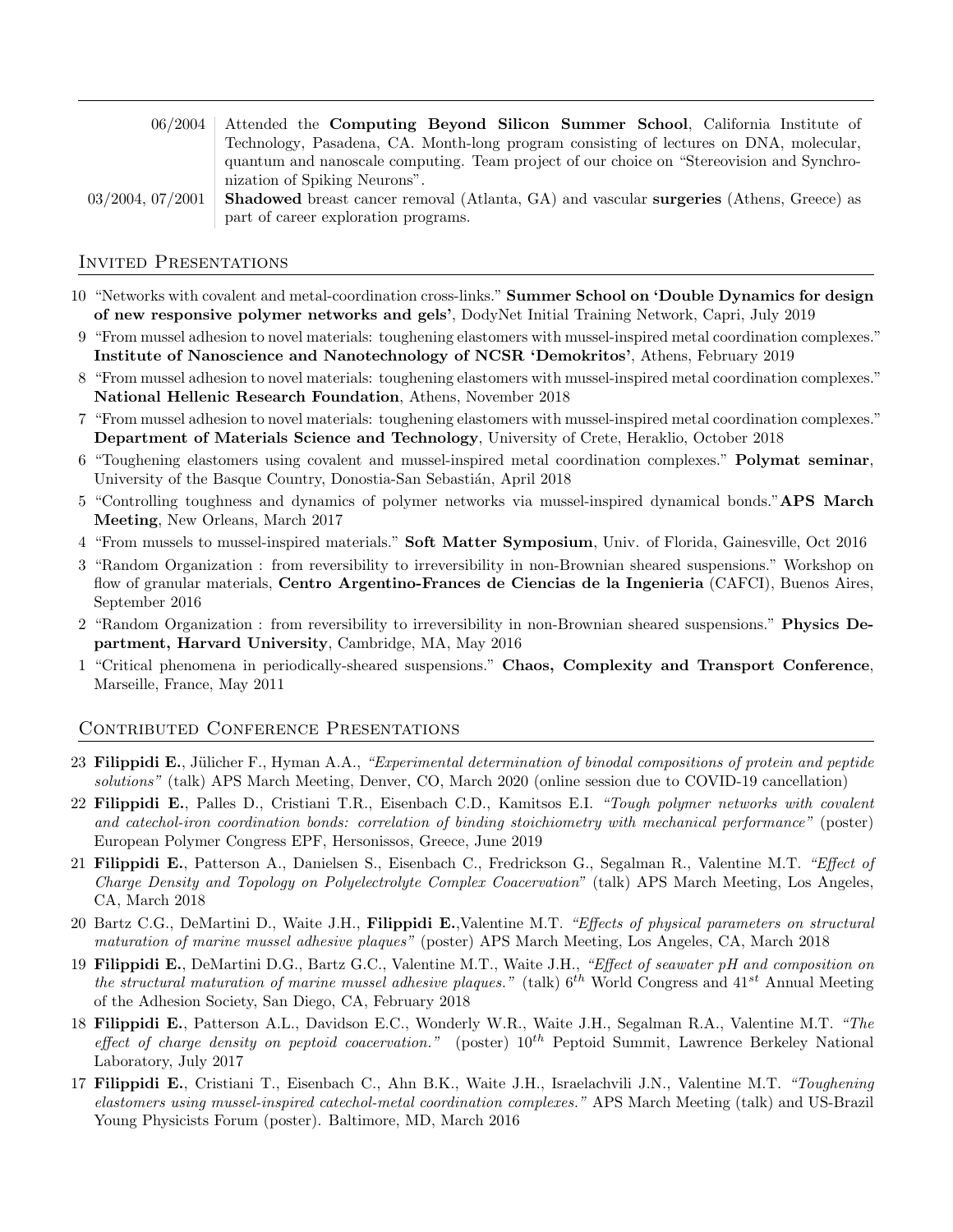- 16 Filippidi E., DeMartini D.G., Malo de Molina P., Danner E.W, Kim J., Helgeson M.E., Waite J.H. and Valentine M.T., "The mussel attachment plaque: a load-bearing protein scaffold." (talk) Biophysical Society Annual Meeting, Los Angeles, CA, February 2016
- 15 Filippidi, DeMartini D.G., Waite J. H., Valentine M.T. "The adhesive mussel plaque as a force distribution mechanism." (poster) Materials Research Outreach Program Symposium, MRL, UC Santa Barbara, February 2016
- 14 Filippidi E., DeMartini D., Malo de Molina P., Danner E.W, Kim J., Helgeson M.E., Waite J.H. and Valentine M.T., "Mussels: an inspiration for underwater glue. The microscopic structure of adhesive plaques." Gordon Research Seminar (talk) and Gordon Research Conference (poster) on Science of Adhesion, Mount Holyoke College, South Hadley, MA, July 2015
- 13 Filippidi E., DeMartini D., Malo de Molina P., Ewert K., Danner E.W, Kim J., Eisenbach C., Helgeson M.E., Waite J.H., Valentine M.T., "Novel view: the adhesive mussel plaque as a porous material." NSF MRSEC site visit to UC Santa Barbara, May 2015
- 12 Filippidi E., DeMartini D., Danner E.W, Kim J., Helgeson M.E., Waite J.H. and Valentine M.T., "Network structure of the mussel plaque and its significance for load bearing and adhesion.", APS March Meeting, San Antonio, TX, March 2015
- 11 Filippidi, DeMartini D.G., Danner E.W., Kim J., Helgeson M.E., Waite J. H., Valentine M.T., "A novel view of the porous structure and mechanics of adhesive mussel plaques." (poster) Materials Research Outreach Program Symposium, MRL, UC Santa Barbara, February 2015
- 10 Filippidi E., Lerner E., Chaikin P.M., Pine D.J., "Random Organization of Suspensions: Geometry versus Hydrodynamics." APS March Meeting, Denver, CO, March 2014
- 9 Filippidi E., Pine D.J., "Criticality of non-colloidal suspensions under periodic shear." APS March Meeting, Baltimore, MD, March 2013
- 8 Filippidi E., Pine D.J., "Application of the generalized fluctuation-dissipation theorem on a sheared suspension." APS March Meeting, Boston, MA, February 2012
- 7 Filippidi E., Franceschini A., Chaikin P.M. and Pine D.J., "Critical phenomena in sheared suspensions." (poster) at Gordon Research Seminar and Gordon Conference on Soft Matter Far from Equilibrium, Colby-Sawyer College, New London, NH, August 2011
- 6 Filippidi E., Franceschini A. Chaikin P.M. and Pine D.J., "Particle and fluid diffusivity of non-colloidal suspensions." APS March Meeting, Dallas, TX, March 2011
- 5 Filippidi E., Ramos L., Chaikin P., Pine D., "Critical Phenomena in Periodically-Sheared Suspensions." APS March Meeting, Portland, OR, March 2010
- 4 Filippidi E., Pine D., Chaikin P., "Self-organised criticality in sheared suspensions." (poster), at the Conference on Flowing Complex Fluids: Rheological measurements and constitutive modeling at the Institute of Mathematics and its Applications, University of Minnesota, September 2009
- 3 Filippidi E., Corte L., Chaikin P., Ramos L., Pine D., "Self-organised Criticality in Periodically-Sheared Sedimenting Suspensions." APS March Meeting, Pittsburgh, PA, March 2009
- 2 Filippidi E., Corte L., Chaikin P., Ramos L., Pine D., "Self-organised Criticality in Periodically-Sheared Sedimenting Suspensions." 3rd I2CAM/FAPERJ School on Condensed Soft Matter Physics, Rio de Janeiro, Brazil, May 2009
- 1 Kinahan M.E., Filippidi E., Köster S., Evans H., Pfohl T., Kaplan D. and Wong J.Y., "A Novel Microfluidic Method to Fabricate Regenerated Bombyx Mori Silk Fibers for Tissue Engineering Applications." Materials Research Society Fall Meeting 2008

# Grants, Awards and Fellowships

|         | 06/2021 - present   Max Planck Society Partner Group Leader in association with the Hyman lab at the MPI for |  |
|---------|--------------------------------------------------------------------------------------------------------------|--|
|         | Molecular Cell Biology and Genetics, Dresden.                                                                |  |
| 06/2020 | Proposal "Polymer networks with improved mechanical properties" by Ministry of Develop-                      |  |
|         | ment, hosted at FORTH with Prof. D. Vlassopoulos and Dr. S. Alexandris. ( $\epsilon$ 47,000 for 15           |  |
|         | months)                                                                                                      |  |
| 09/2019 | European Soft Matter Infrastructure (EUSMI) proposal "Ageing and slow dynamics of bulk                       |  |
|         | biomolecular condensates" for feasibility study of ageing via multi-speckle dynamic light scat-              |  |
|         | tering at FORTH, Crete $(E190800325)$                                                                        |  |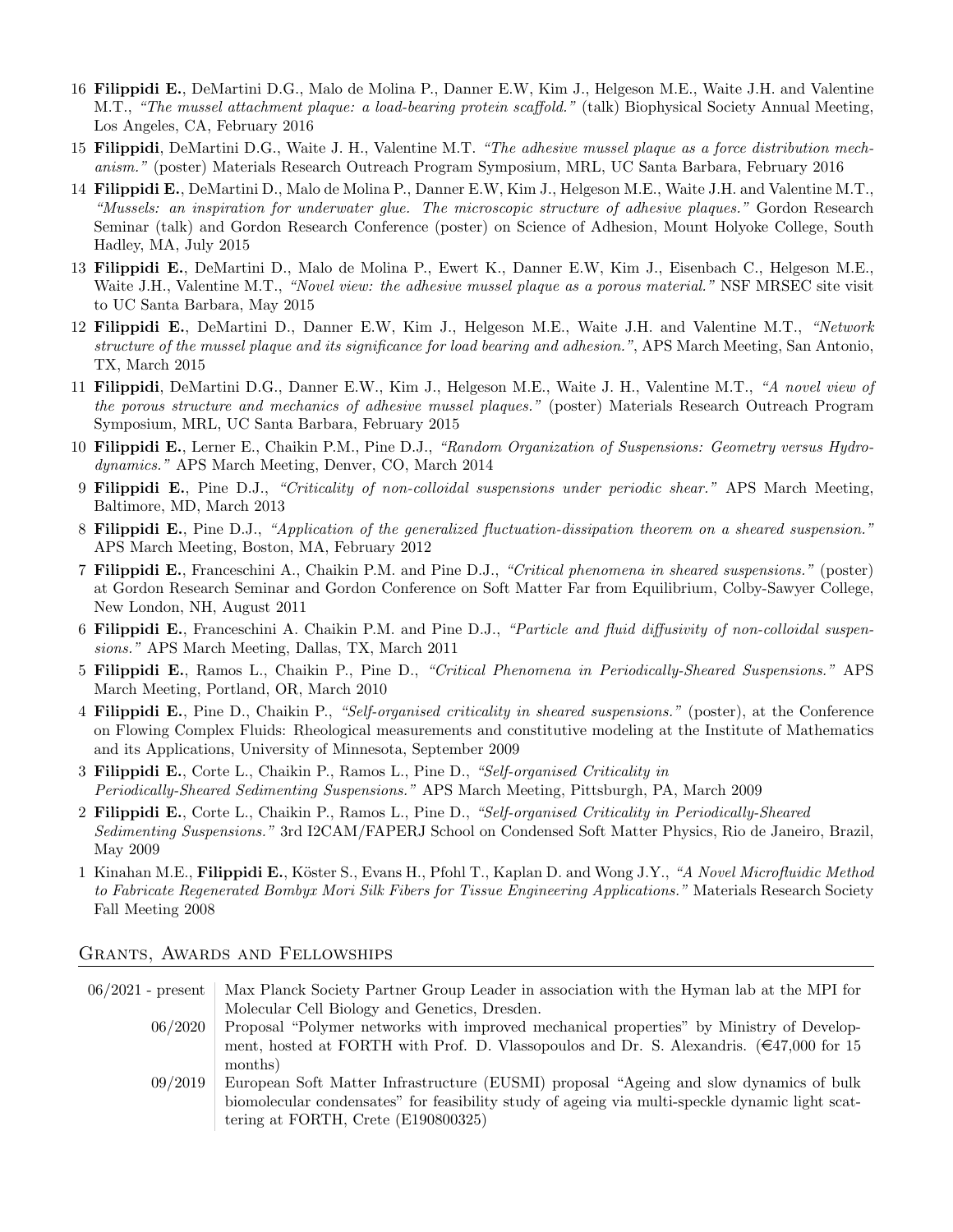| 06/2019             | Springer Poster Award, European Polymer Congress for "Tough polymer networks with covalent |
|---------------------|--------------------------------------------------------------------------------------------|
|                     | and catechol-iron coordination bonds: correlation of binding stoichiometry with mechanical |
|                     | performance" by Filippidi E., Palles D., Cristiani T.R., Eisenbach C.D., Kamitsos E.I.     |
| $07/2016 - 07/2018$ | Otis Williams Postdoctoral Fellowship in Bioengineering for supporting the project "Novel" |
|                     | Biocompatible but Non-Biodegradable Medical Adhesives" (\$150,000)                         |
| 05/2016             | Doctoral Thesis Award of the Circle of Hellenic Academics in Boston (\$1000)               |
| 03/2016             | Dow Materials institute & MRL Travel Fellowship to attend the APS March Meeting            |
| 2009-2012           | Alexander S. Onassis Foundation fellowship for four years of graduate studies              |
| 2007                | Eleni Gatzoyiannis Scholarship, Boston University                                          |
| 2005                | MRSEC REU conference presentation award, REU conference at Univ. Southern Mississippi      |
| $2003 - 2004$       | Harvard College Research Grant and Radcliffe externship for career exploration             |
| 2005                | Certificate of Recognition, Harvard Foundation for Intercultural and Race Relations        |
| 2002                | Parents' Award to recent alumni, Athens College                                            |

# **SERVICE**

| $2016$ -present | <b>Referee</b> for <i>Nature Communications</i> , <i>Macromolecules</i> , <i>Soft Matter</i> , <i>ACS Applied Materials</i> |
|-----------------|-----------------------------------------------------------------------------------------------------------------------------|
|                 | & Interfaces, ACS Chemistry of Materials, RSC's Polymer Chemistry, Journal of Rheology,                                     |
|                 | <i>Polymers</i> and <i>Marine Drugs.</i>                                                                                    |
|                 | 07/2015 Discussion leader for the Gordon Research Seminar on the Science of Adhesion, Mount                                 |
|                 | Holyoke College, South Hadley, MA.                                                                                          |
| 2006, 2010–2012 | Elected board member at the Hellenic Bioscientific Association of the USA                                                   |
| $2002 - 2004$   | Treasurer and then President of the Harvard Hellenic Society                                                                |

# **TEACHING**

| Fall 2021       | <b>Co-taught</b> "Introduction to Materials Science" (year 1) and "Soft Matter Lab" (year 3)     |
|-----------------|--------------------------------------------------------------------------------------------------|
| Spring $2021$   | <b>Taught</b> "Transport Phenomena (Heat, Mass, Momentum) (year 3)                               |
| 2008–2009       | Instructor of Record, New York University. Duties included teaching the laboratory class,        |
|                 | error analysis; lab report and problem set grading; assignment of final grades                   |
| Fall            | Physics III laboratory (Electricity-Magnetism-Optics), 2 credits                                 |
| Spring          | Physics II laboratory (Mechanics), 2 credits                                                     |
| Fall 2007       | Teaching Fellow, General Physics I (Mechanics). New York University.                             |
| Fall 2006       | <b>Teaching Fellow</b> , Introduction to Fluid Mechanics. Boston University.                     |
| 09/2002-06/2005 | <b>On-Call Peer Tutor, Bureau of Study Counsel, Harvard University. Tutoring undergraduates</b>  |
|                 | in mathematics and physics: linear algebra, differential equations, complex analysis, mechanics. |

# Mentoring

| $09/2021$ -present  | UoCrete undergraduate Ioannis Sampson on "Quantifying mussel plaque porosity"                |  |
|---------------------|----------------------------------------------------------------------------------------------|--|
| $01/2021$ -present  | UoCrete undergraduate Athina Karasavvidi on "In vivo stress granule formation in HeLa cells" |  |
| $05/2018$ -present  | UCSB undergraduate student Justin Bernstein funded by the Summer Undergraduate Research      |  |
|                     | Fellowship (SURF). Justin's manuscript has been published in Soft Matter.                    |  |
| $06/2016 - 05/2018$ | Mentored undergraduate student Chandler Bartz, funded by the UCSB Research Internships       |  |
|                     | in Science and Engineering (RISE) program. Both Justin and Chandler work(ed) on the          |  |
|                     | determination of M. californianus' mussel plaque formation and structural maturation via     |  |
|                     | electron microscopy.                                                                         |  |
| $05/2015 - 05/2016$ | Mentored undergraduate student Grant Antalek, funded by the UCSB RISE program.               |  |
|                     | Building an automated system for imaging plaque formation using Arduino/Raspberry Pi.        |  |
|                     | Currently, works as a chemist at LeChat Nails, CA.                                           |  |
| $09/2014 - 05/2015$ | Mentored undergraduate student Noah Rubin, funded by the UCSB RISE program.                  |  |
|                     | Decoupling mechanical properties of the mussel plaque from those of the thread. Noah is      |  |
|                     | currently a PhD Student at the Joint Biomedical Engineering program at UNC/NC State.         |  |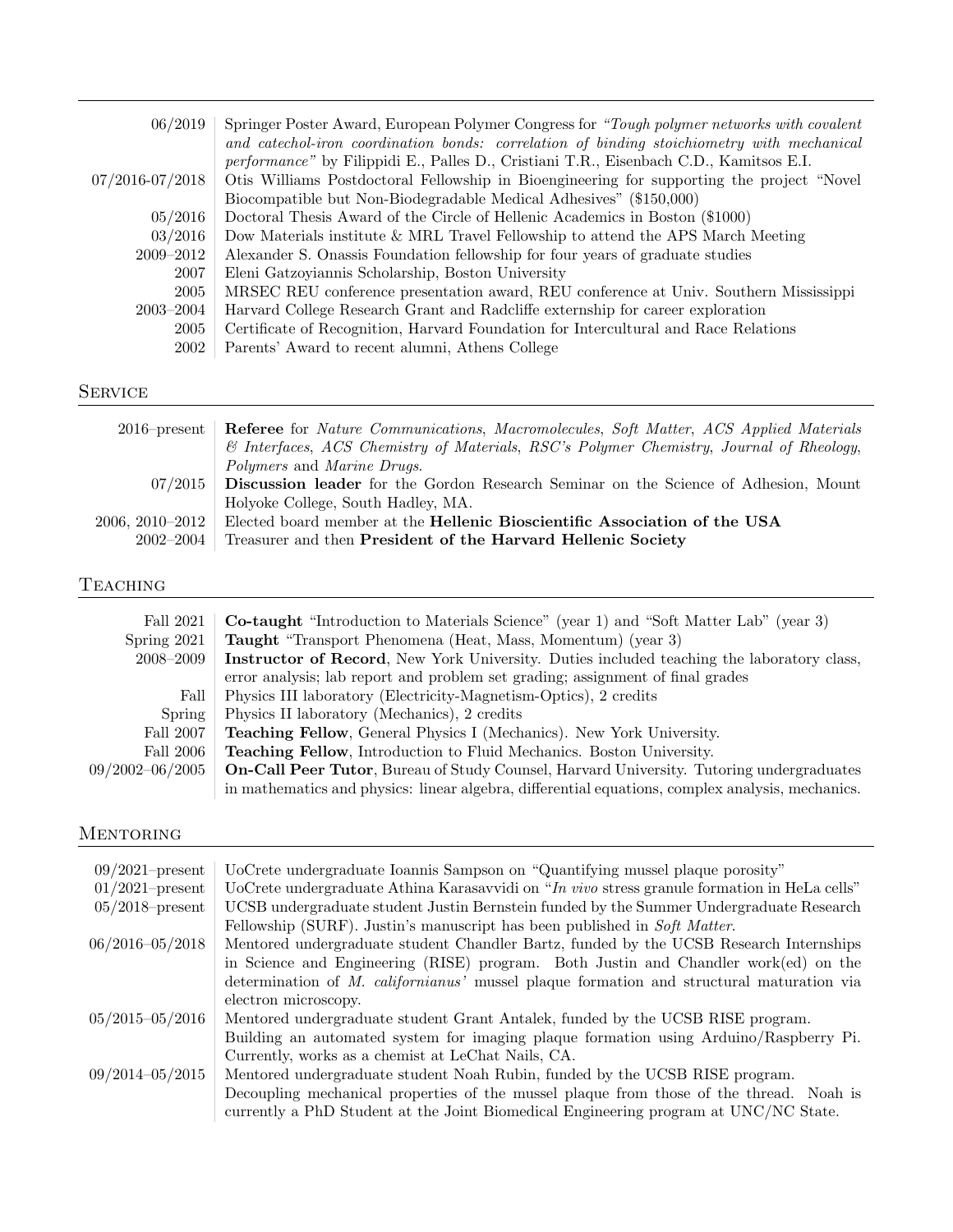| 06-08/2008   Mentored UMass Amherst student Sean Paradiso during the summer REU at NYU. Sean went |
|---------------------------------------------------------------------------------------------------|
| on to receive his PhD in Chemical Engineering from UCSB / Fredrickson group, working on           |
| polymer simulations. Currently works at Citrine, CA.                                              |

# $\hbox{OUTREACH}$

| 11/2017          | <b>Panelist</b> at the UCSB SACNAS-sponsored panel discussion "Surviving grad school".             |
|------------------|----------------------------------------------------------------------------------------------------|
| $2015 - 2018$    | Participate as a regular respondent in the UCSB, MRL-organized ScienceLine, where 4 <sup>th</sup>  |
|                  | to $12^{th}$ grade students and their teachers ask science questions weekly. Graduate students and |
|                  | post-doc volunteers provide level-appropriate answers. http://www.scienceline.ucsb.edu             |
| 04/2015          | Led interactive demonstrations of electron microscopy for school-children during Nano-             |
|                  | <b>Days 2015.</b> We shared the joy of SEM imaging by exploring natural specimens such as beetles  |
|                  | and butterflies on a portable SEM. Event organized by the UCSB NSF-supported Nanoscale             |
|                  | Informal Science Education and hosted by the Santa Barbara Museum of Natural History.              |
| 12/2014, 01/2015 | Led hands-on activities for elementary school students with UCSB's MRL "Solar"                     |
| 08/2015, 04/2017 | Car" workshop and "It's a material world" teams during local elementary school Science             |
| 10/2017, 7/2018  | teams during local elementary school Science Nights. Guided students and parents                   |
|                  | of diverse backgrounds through building solar cars, demonstrations of hydrophobic lotus leaves     |
|                  | artificial snow, ferro fluids, memory wire, thermochromic materials.                               |
| 06/2013          | Instructor, "Squishy Physics: Soft Matter in the House". Summer course for high school             |
|                  | students organized by the Hellenic-American Educational Foundation in Athens, Greece               |

### PROFESSIONAL AFFILIATIONS

| 2009–2020 | American Physical Society |
|-----------|---------------------------|
| 2015–2018 | Biophysical society       |

2017–2018 Adhesion Society

### In popular media

| 05/2020 | Interview with the Federal German Ministry for Education and Research for the brochure         |
|---------|------------------------------------------------------------------------------------------------|
|         | "Research careers in Germany"                                                                  |
| 11/2017 | <b>C&amp;EN</b> News "Mussels' iron grip inspires strong and stretchy polymer,"                |
|         | https://cen.acs.org/articles/95/i44/Mussels-iron-grip-inspires-strong-stretchy-polymer.html    |
| 10/2017 | "Designing tougher elastomers with ionomers," Brief Perspective on Materials Science by        |
|         | Karen Winey, <i>Science</i> , 358 (6362), 449-450, doi: 10.1126/science.aap8114                |
| 10/2017 | "Material inspired by ocean mussels could lead to self-healing plastics," News Piece by Robert |
|         | Service, Science, doi:10.1126/science.aar3333                                                  |
| 10/2017 | "Learning from mussels: A marine bivalve inspires researchers to make stronger poly-           |
|         | mers," Phys.org news, https://phys.org/news/2017-10-mussels-marine-bivalve-stronger-           |
|         | polymers.html                                                                                  |
| 08/2017 | "A tougher tooth: A new dental restoration composite developed by UCSB scientists proves       |
|         | more durable than the conventional material," The UCSB Current newspaper                       |
|         | http://www.news.ucsb.edu/2017/018209/tougher-tooth                                             |
| 08/2017 | "A tougher tooth: A new dental restoration composite proves more durable than the conven-      |
|         | tional material," ScienceDaily                                                                 |
|         | https://www.sciencedaily.com/releases/2017/08/170821154616.htm                                 |
| 09/2016 | "And the winner is ," The UCSB Current, article about the Otis-Williams Fellowship             |
|         | award, http://www.news.ucsb.edu/2016/017126/and-winner?                                        |
| 02/2016 | Image submission voted at the Top 10 at the Biophysical Society Art of Science Image Contest   |
|         | and exhibited throughout the Annual Meeting, Los Angeles, CA                                   |
| 02/2016 | Art of Science Popular Vote winner. The competition is open to UCSB students and               |
|         | post-docs and is organized by the Schuller Lab, the California Nanosystems Institute (CNSI),   |
|         | the UCSB Library and the AD&D Museum                                                           |